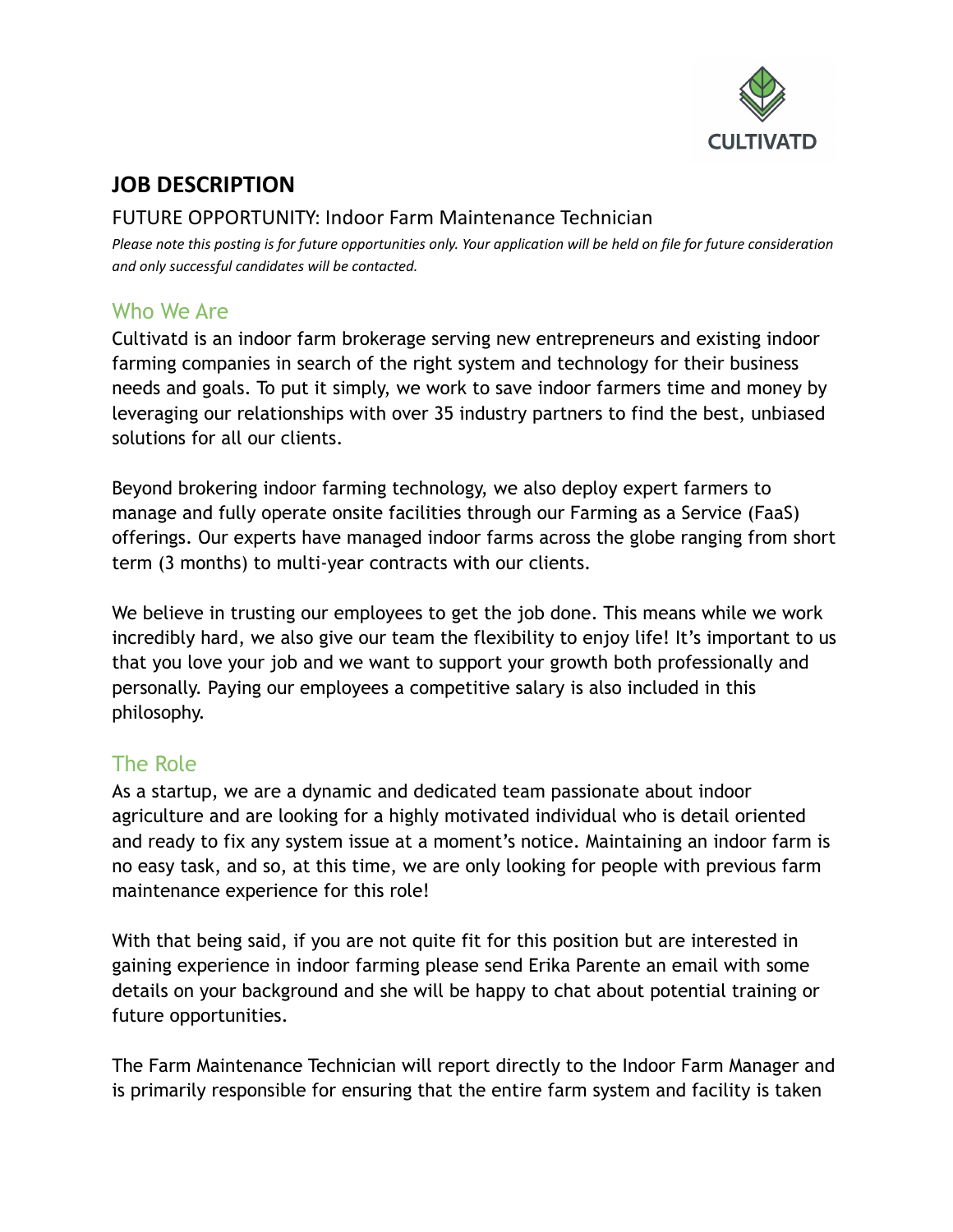

care of, is running correctly and is kept clean at all times. This role may be deployed anywhere in the world, as such flexibility to travel and relocate is an asset for this position. All work related visas and requirements will be provided by Cultivatd.

## **Responsibilities**

**Set Up**

- Assist the Indoor Farm Manager with setting up system levels and system software, troubleshoot as needed
- Turn on the farming system, check the equipment/layout, technology and workflow design, make adjustments as needed
- Initial cleaning and sanitization of facility and tech
- Set up water quality monitoring and nutrient levels, HVAC, and environmental conditions
- Implement and set up environmental sensors and monitoring software
- Initial set up and dosing of water reservoir
- Testing the system (Initial seeding/germination, Initial planting, Initial harvesting, Initial packaging and processing)
- Making adjustments as required to improve functionality and output

#### **Ongoing Monitoring**

- Responsible for the performance and maintenance of all indoor farm systems and equipment ensuring maximum production uptime
- Proactively manage system supplies to ensure adequate nutrients/materials are available
- Perform preventative maintenance
- Provide daily general inspection of the system and equipment to identify any urgent maintenance needs
- Conduct repairs and diagnostics on mechanical farm system and related technologies and document all repair and preventative maintenance tasks performed
- Troubleshoot any issues related to the maintenance of the farm system or equipment, including but not limited to water flow dynamics, plumbing issues, HVAC, etc.
- Notify and coordinate with third party trade specialists (like electricians) for any necessary repairs outside your scope of work
- Daily communication with the farm management staff and maintain the list of open maintenance issues turned in by the Indoor Farm Manager